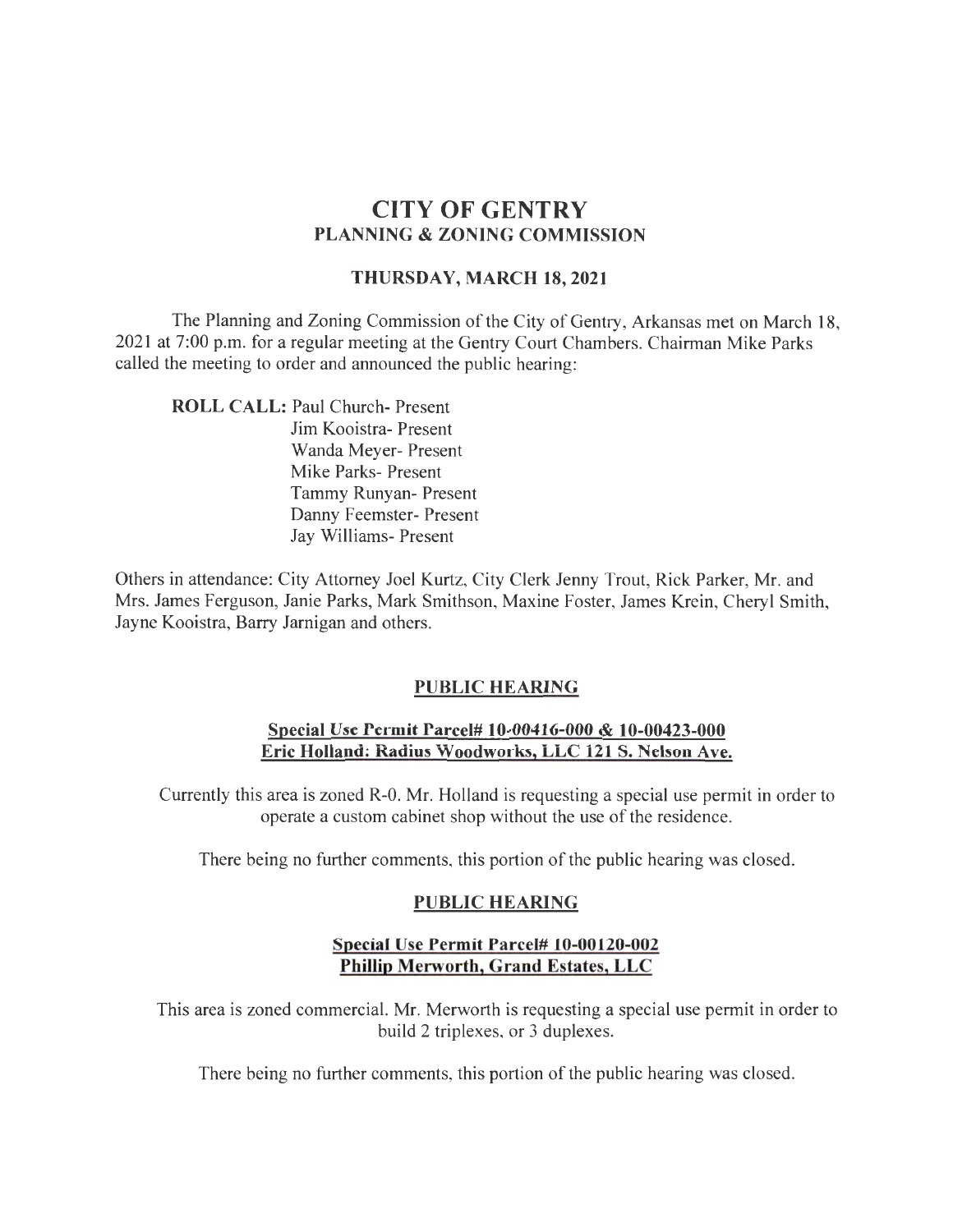# **PUBLIC HEARING**

# **Gentry Zoning Ordinance: Amendments & Rezone Proposed RN- Residential Neighborhood**

Rick Parker spoke concerns of the possibility of commercial building moving into the area, if the new zoning isn't passed. Discussion was held of the possibility of a historic district, being designated in the future. James Ferguson asked the commission to consider reducing the R-0 area, to the alley behind Arvest Bank, or to make a covenant for office or single residence use; consideration of no chain link fences in the front yards and, no yard parking of semi-trucks, or anything larger than a utility vehicle. Nathan Kennedy voiced is appreciation to all for maintaining the single-family residential area; and Barry Jarnigan raised questions about lot sizes.

There being no further comments, this portion of the public hearing was closed, and the regular meeting of the Planning and Zoning Commission began with roll call:

#### **PLANNING COMMISSION**

#### **MEMBERS PRESENT**

#### **MEMBERS ABSENT**

Paul Church Danny Feemster Jim Kooistra Jay Williams Wanda Meyer Mike Parks Tammy Runyan

**Others in Attendance:** City Clerk Jenny Trout, City Attorney Joel Kurtz, Mark Smithson, Janie Parks, Maxine Foster, and others.

### **Review of the Minutes of the February 18, 2021 Regular Meeting:**

| <b>Motion:</b> Church-To approve the minutes as written |              |              |           |
|---------------------------------------------------------|--------------|--------------|-----------|
| <b>Second:</b> Kooistra                                 |              |              |           |
| <b>Roll Call: Church-yes</b>                            | Feemster-yes | Kooistra-yes | Parks-yes |
| Williams-yes                                            | Meyer-yes    | Runyan-pass  |           |
| <b>Motion Passed.</b>                                   |              |              |           |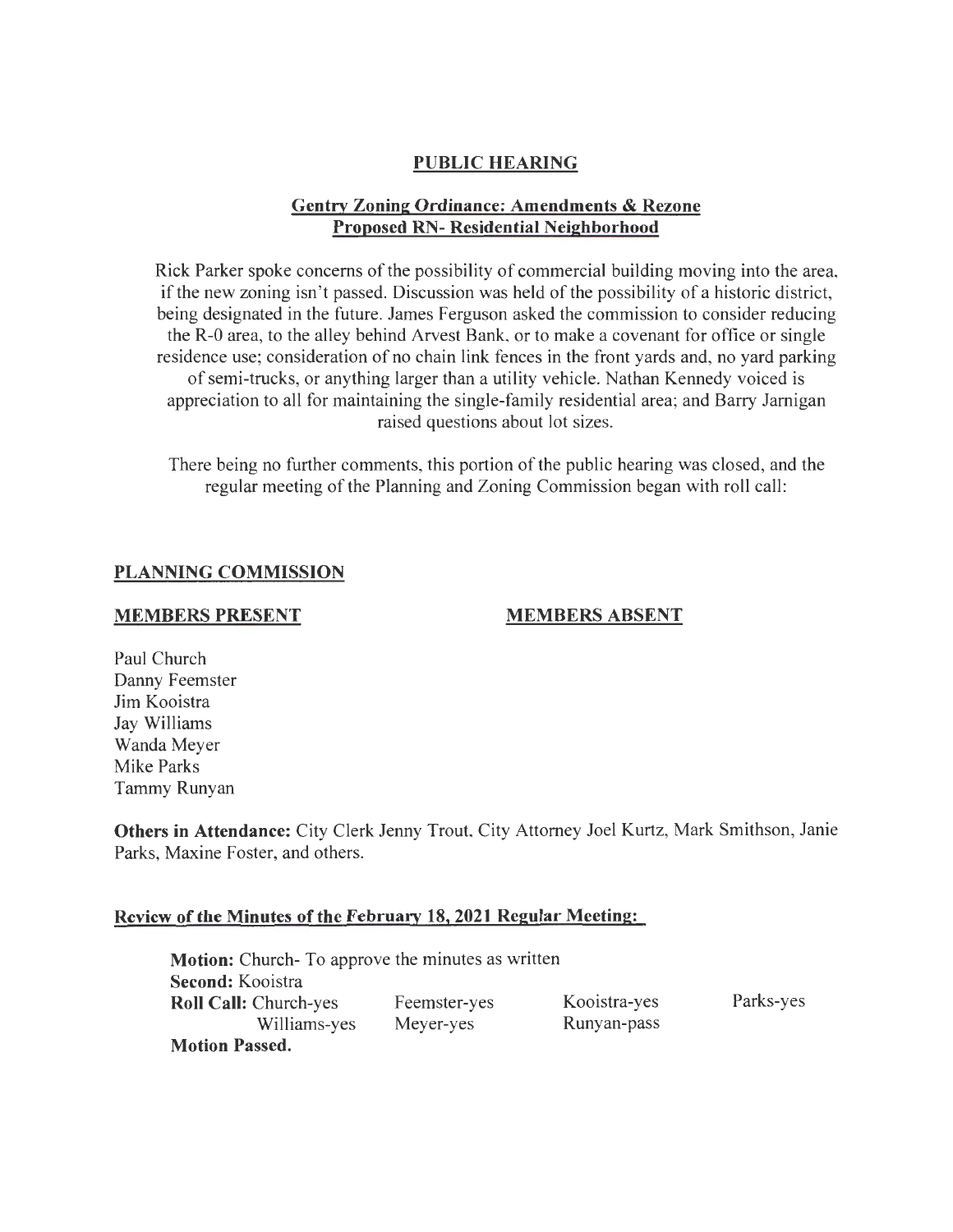# Review of the minutes of the February 24, 2021 Special Meeting:

| <b>Motion:</b> Runyan- to approve the minutes as presented |              |              |           |
|------------------------------------------------------------|--------------|--------------|-----------|
| <b>Second: Meyer</b>                                       |              |              |           |
| <b>Roll Call: Church-pass</b>                              | Feemster-yes | Kooistra-yes | Parks-yes |
| Williams-pass                                              | Meyer-yes    | Runyan-yes   |           |
| <b>Motion passed.</b>                                      |              |              |           |

# 1). Eric Holland: Radius Woodworks, LLC Parcel# 10-00416-000 & 10-00423-000 Special Use Permit

After discussion and consideration:

| <b>Motion:</b> Church-to approve the special use permit to allow use of the building for a |              |              |           |
|--------------------------------------------------------------------------------------------|--------------|--------------|-----------|
| cabinet shop and to dissolve use of the apartment                                          |              |              |           |
| Second: Kooistra                                                                           |              |              |           |
| <b>Roll Call: Church- yes</b>                                                              | Feemster-yes | Kooistra-yes | Parks-yes |
| Williams-yes                                                                               | Meyer-yes    | Runyan-yes   |           |
| <b>Motion Passed.</b>                                                                      |              |              |           |

#### 2). Grand Estates: Phillip Merworth: Parcel# 10-00120-002- Special Use Permit

After discussion:

| <b>Motion:</b> Williams - to approve the special use permit |              |              |           |
|-------------------------------------------------------------|--------------|--------------|-----------|
| <b>Second: Meyer</b>                                        |              |              |           |
| <b>Roll Call: Church-yes</b>                                | Feemster-yes | Kooistra-yes | Parks-yes |
| Williams-yes                                                | Meyer-yes    | Runyan-yes   |           |
| <b>Motion passed.</b>                                       |              |              |           |

## 3). Review of new RN (Residential Neighborhood): Amendment to Zoning Code

After review and consideration:

| <b>Motion:</b> Church- to send to City Council as written |              |              |           |
|-----------------------------------------------------------|--------------|--------------|-----------|
| Second: Kooistra                                          |              |              |           |
| <b>Roll Call: Church-yes</b>                              | Feemster-yes | Kooistra-yes | Parks-yes |
| Williams-yes                                              | Meyer-yes    | Runyan-yes   |           |
| <b>Motion passed.</b>                                     |              |              |           |